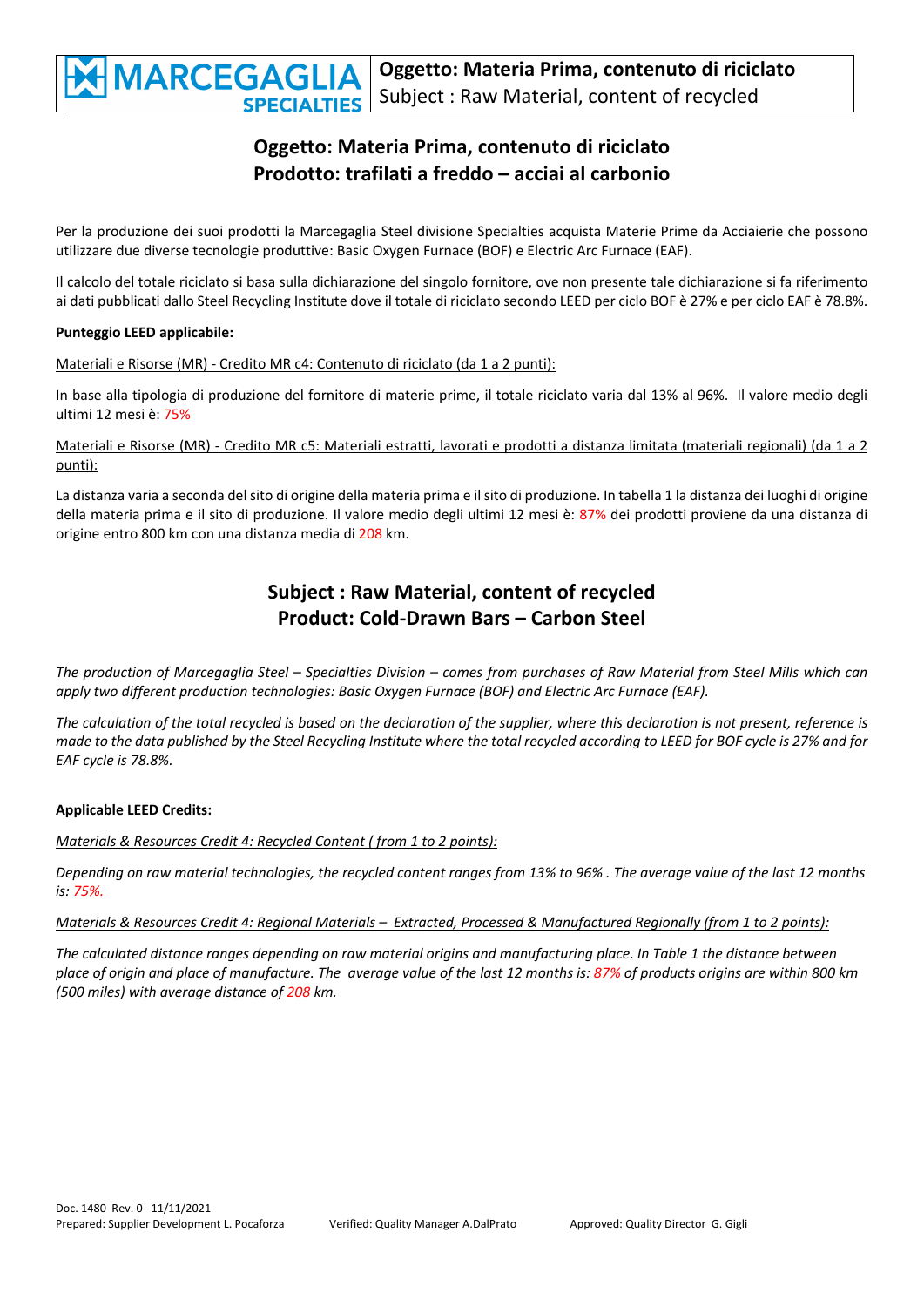

## **Tabella 1 / Table 1**

| Produttore materia prima<br>Raw material producer |                                                | % Contenuto<br>riciclato<br>% Recycled Steel | Distanza Origine <-> Luogo di<br>fabbricazione Marcegaglia <sup>1</sup><br>Distance Origin <-> Place of |
|---------------------------------------------------|------------------------------------------------|----------------------------------------------|---------------------------------------------------------------------------------------------------------|
| <b>Nome</b><br>Company                            | Ciclo produttore<br>Producer rout <sup>1</sup> | Content                                      | manufacture Marcegaglia <sup>1</sup>                                                                    |
| Raw material producer #1                          | EAF                                            | 96,0                                         | 105 km                                                                                                  |
| Raw material producer #2                          | <b>BOF</b>                                     | 13,2                                         | 550 km                                                                                                  |
| Raw material producer #3                          | EAF                                            | 60,0                                         | > 800 km                                                                                                |
| Raw material producer #4                          | EAF                                            | 95,0                                         | 55 km                                                                                                   |
| Raw material producer #5                          | EAF/BOF                                        | 27,0                                         | 550 km                                                                                                  |

*the table includes the suppliers who supplied more than 80% of the total raw material 1 Radius distance (<500 miles or 800 km) calculated on Marcegaglia Contino as Place of manufacture*